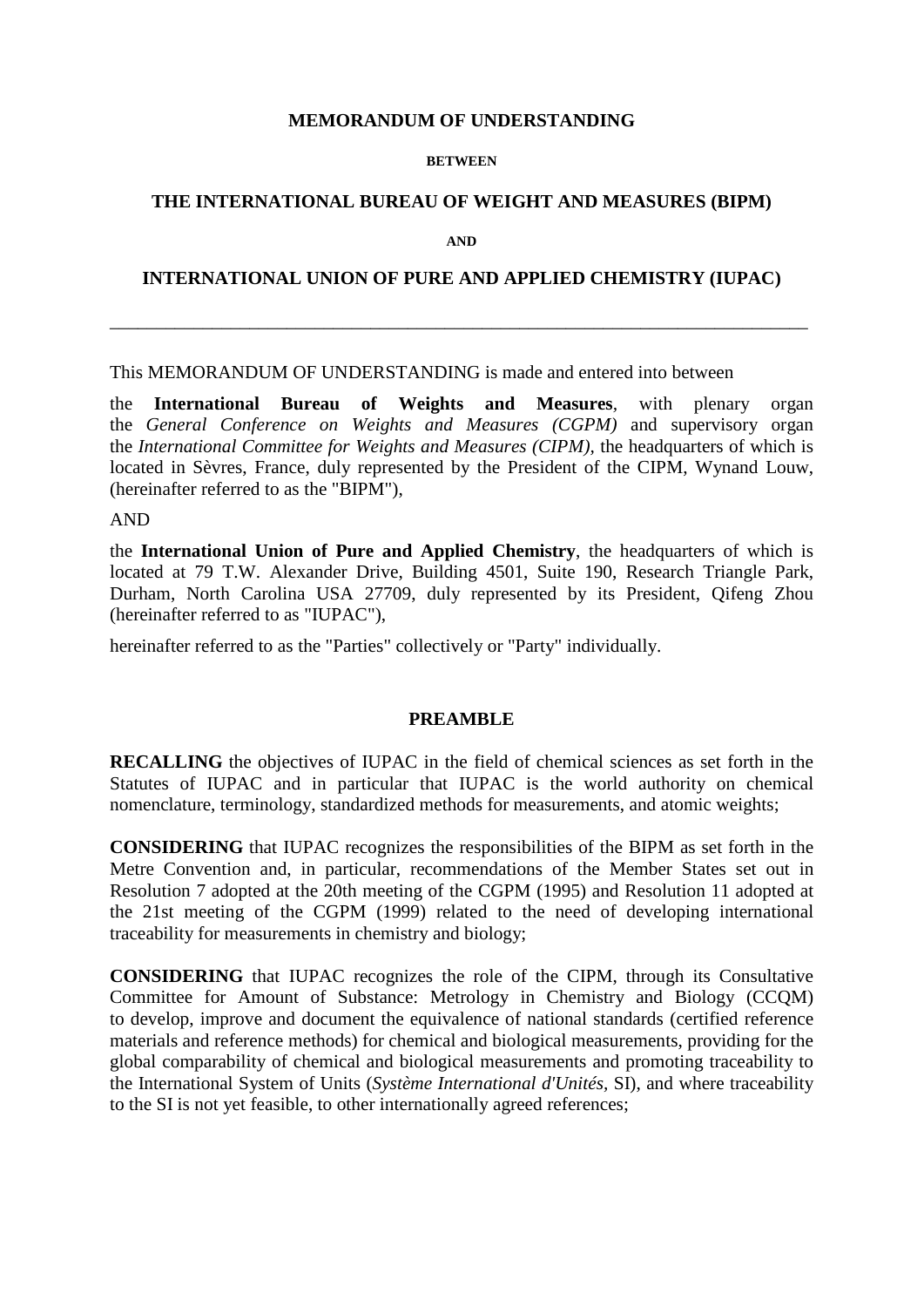**CONSIDERING** that IUPAC recognizes the role of the CIPM, through its Consultative Committee for Units (CCU) in dealing with activities concerning matters related to the development of the SI and the preparation of successive editions of the SI Brochure, which defines and presents the system;

**RECOGNIZING** the role of the IUPAC Commission on Isotopic Abundances and Atomic Weights, and in particular in periodically publishing tables of standard atomic weights and isotopic abundances of the elements, and their importance in realizing traceable measurements;

**NOTING** the role of IUPAC's international committees of experts in drafting the IUPAC Color Books and their importance as a global resource for chemical nomenclature, terminology, and symbols;

**NOTING** that the Joint Committee for Guides in Metrology (JCGM) has tasks to maintain and promote the use of the Guide to the Expression of Uncertainty in Measurement (known as the GUM) and the International Vocabulary of Metrology (known as the VIM);

**NOTING** that the JCGM operates through two working groups: the JCGM-WG1, with responsibility for the GUM, and the JCGM-WG2, with responsibility for the VIM, the BIPM and IUPAC being founding members of the JCGM since January 1997;

**DESIRING** to establish close relations between the BIPM and IUPAC with a view to enhance cooperation in areas of common interest;

The Parties have agreed as follows:

# **Article I Purpose**

Under the present Memorandum of Understanding, the BIPM and IUPAC agree that with a view to facilitating the implementation of their objectives, set out respectively in their constituent instruments and applicable rules, they will act in cooperation and consult each other in regard to matters of common interest.

The Parties agree to consult each other to ensure that data published by IUPAC, related in particular to chemical properties and measurements, makes appropriate consideration and reference to the SI units, metrological traceability and measurement uncertainty.

The Parties further agree to consult each other to ensure that any IUPAC document ("Color Books"), and in particular Quantities, Units and Symbols in Physical Chemistry ("Green Book"), concerned with terminology, nomenclature, symbols and other conventions is consistent with the SI Brochure.

The Parties agree to inform each other on current and planned activities in which there may be common interest.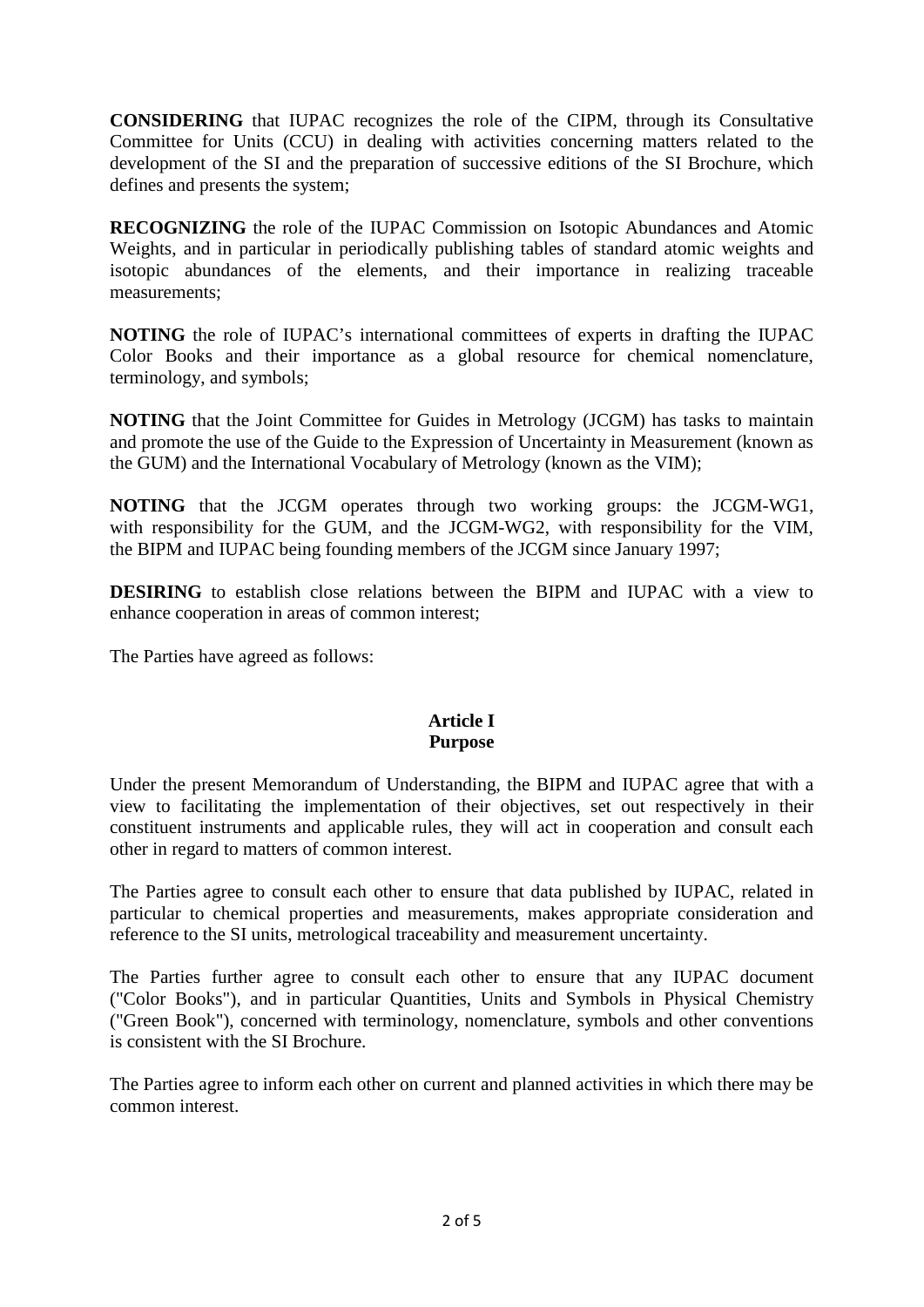# **Article II Reciprocal representation**

Representatives of the BIPM shall be invited to attend meetings of IUPAC Interdivisional Committee on Terminology, Nomenclature and Symbols and to participate without vote in its deliberations with respect to items on the agenda in which the BIPM has an interest.

Representatives of IUPAC shall be invited to attend meetings of the CCQM and to participate without vote in its deliberations with respect to items on the agenda in which IUPAC has an interest, and to submit a report on IUPAC activities which are of common interest to both Parties.

Representatives of IUPAC shall be invited to attend meetings of the CCU and to participate without vote in its deliberations with respect to items on the agenda in which IUPAC has an interest, and to submit a report on IUPAC activities which are of common interest to both Parties.

Appropriate arrangements shall be made by agreement for reciprocal representation of the BIPM and IUPAC at other meetings convened under their respective auspices which consider matters in which the other organization has an interest.

## **Article III Exchange of information and documents**

Without prejudice to their respective confidentiality obligations, the BIPM and IUPAC shall keep each other informed concerning all projected activities and all programmes of work that may be of interest to the other party.

The BIPM and IUPAC recognize that they may find it necessary to apply certain limitations for the safeguarding of confidential information furnished to them. They therefore agree that nothing in this Memorandum of Understanding shall be construed as requiring either of them to furnish such information as would, in the judgement of the party processing the information, constitute a violation of the confidence of any of its members or anyone from whom it has received such information or otherwise interfere with the orderly conducts of its operations.

The President of the CIPM and the IUPAC Secretariat shall, at the request of either party, arrange for consultations regarding the provision by either party of such special information as may be of interest to the other party.

# **Article IV Intellectual property rights**

Nothing in this Memorandum of Understanding shall be construed as granting or implying rights to or interest in the intellectual property rights owned by the BIPM or IUPAC.

Any intellectual property rights arising from any work created under the agreed activities under this Memorandum of Understanding shall jointly belong to the Parties, unless the Parties otherwise agree in writing.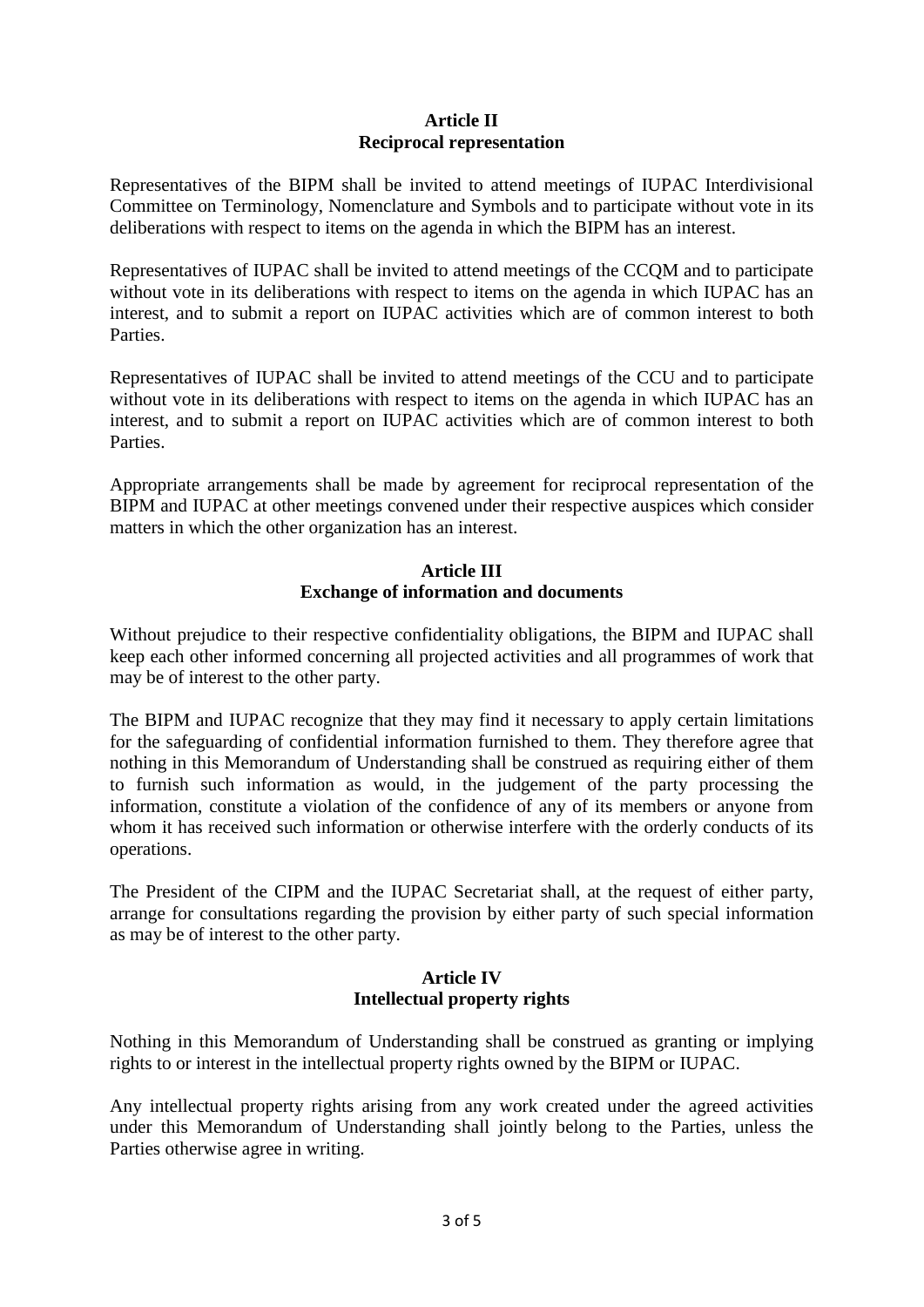# **Article V Name, emblem and seal**

Neither the BIPM nor IUPAC shall use the name, emblem or official seal of the other, in any form or manner whatsoever, without any prior written authorization of the other Party.

In no event an authorization to use the name, emblem or official seal may be granted for commercial purposes.

### **Article VI Financing of common actions**

In all common actions stemming from this Memorandum of Understanding it is understood that the costs shall be borne where they arise and that there shall be no exchange of funds between the organizations.

This Memorandum of Understanding in and of itself does not create obligations of a financial nature for either the BIPM or IUPAC.

## **Article VII Implementation of the Memorandum of Understanding**

The President of the CIPM and the President of IUPAC may enter into such arrangements as may be found appropriate for the implementation of this Memorandum of Understanding.

# **Article VIII Privileges and immunities**

Nothing in or relating to this Memorandum of Understanding shall be deemed a waiver, express or implied, of any of the privileges and immunities accorded to the BIPM and IUPAC or its staff.

The employees, staff members, officials, agents, contractors or representatives of the Party carrying out the activities pursuant to this Memorandum of Understanding shall not be considered in any respect to be employees, staff members, officials, agents, contractors or representatives of the other Party.

## **Article IX Settlement of Disputes**

Any dispute between the Parties arising out of or relating to the interpretation or implementation of this Memorandum of Understanding will be amicably settled among the Parties.